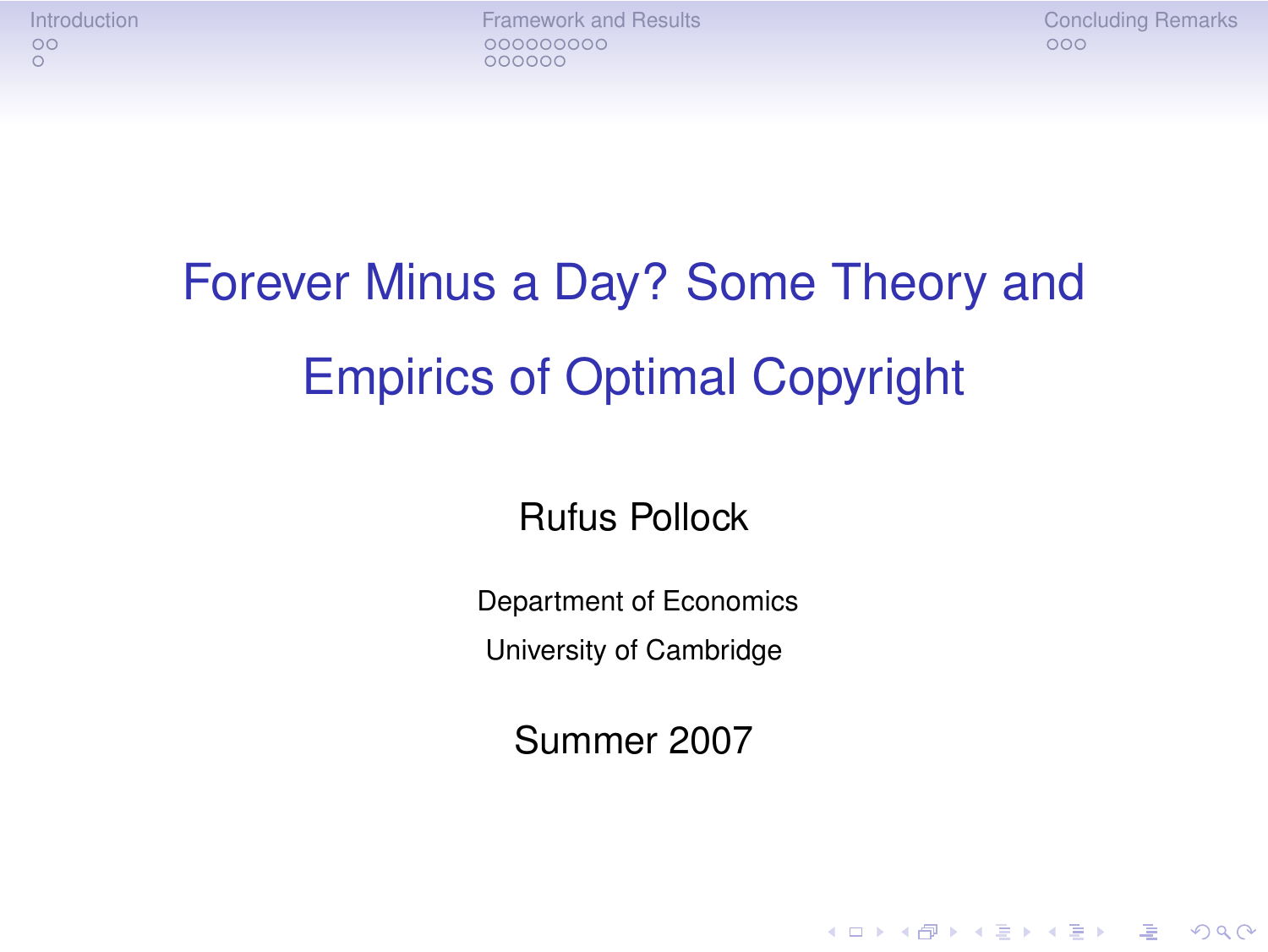**KOD CONTRACT A BOAR CONTRACT** 

### Unprecedented Level of Change and Debate

- Massive, rapid technological change
- Term Extension in Many Countries in Last 15 Years
	- US (CTEA) 1998
	- EU (Term Directive) 1995
	- EU: Extension for recordings currently under consideration
- <span id="page-1-0"></span>• Unauthorised Copying and TPMs
	- WIPO 1996, US (DMCA) 1998, EU (EUCD) 2001
	- EU (Term Directive) 1995
	- Nevertheless continuing wide-scale unauthorised reproduction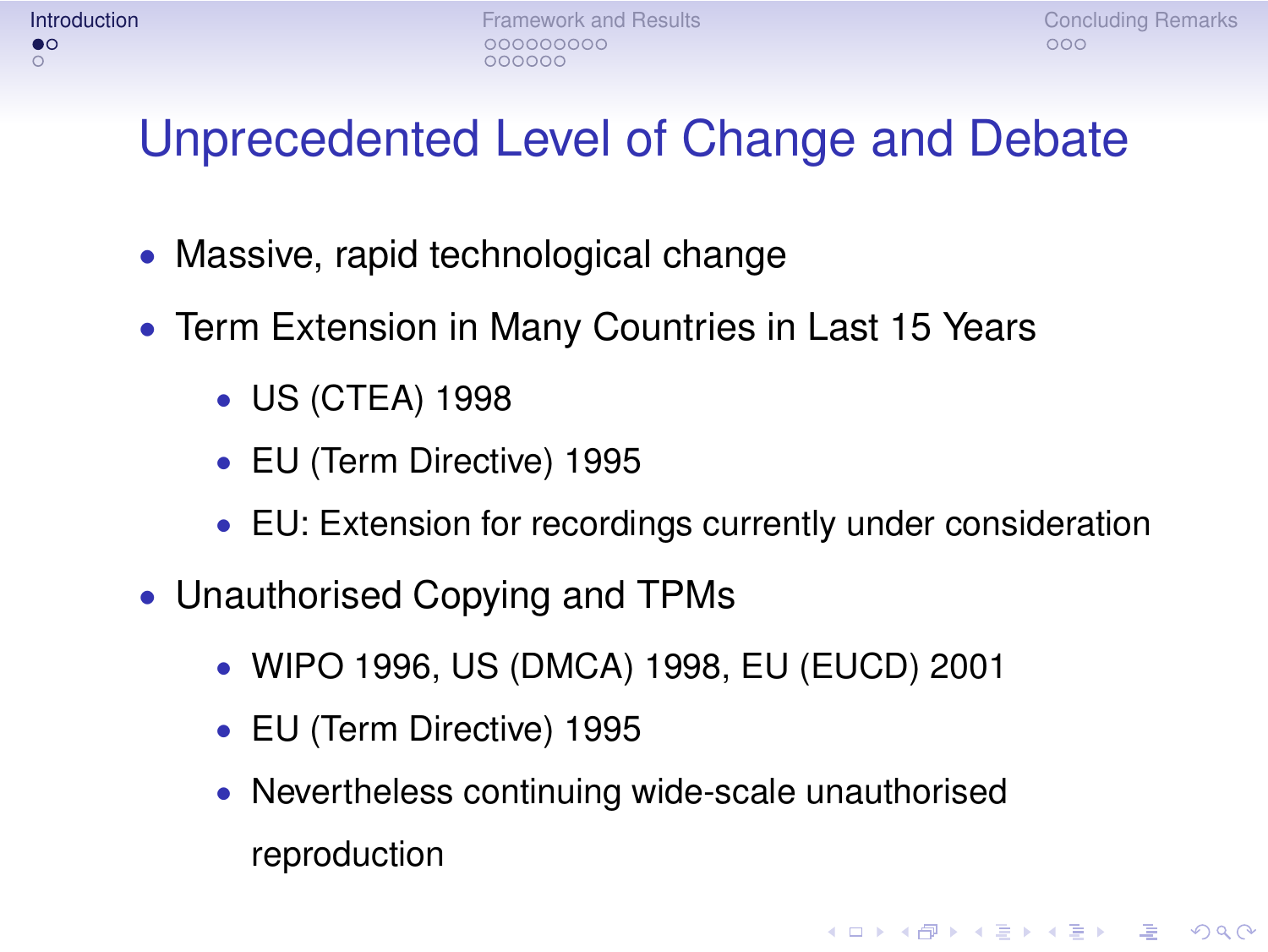**[Introduction](#page-1-0) [Framework and Results](#page-4-0) [Concluding Remarks](#page-20-0)** Concluding Remarks Concluding Remarks 000000

**KOD KAD KED KED E YOUR** 

### Basic Question: How do we

# regulate copyright to maximize welfare?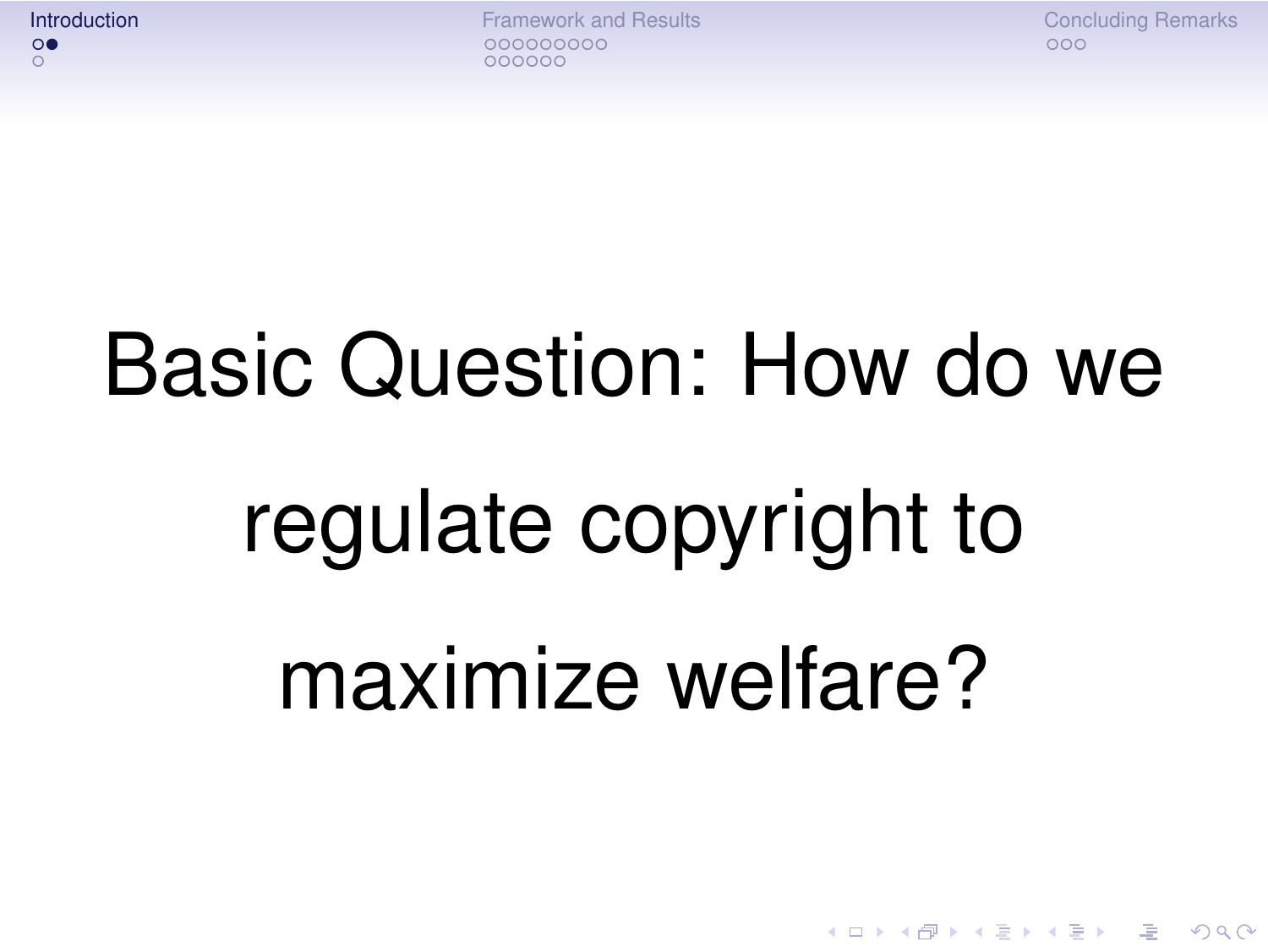**[Introduction](#page-1-0) [Framework and Results](#page-4-0) [Concluding Remarks](#page-20-0)** Concluding Remarks Concluding Remarks 000000

A DIA K F K E A E A K FH K K H K K K K K

### Our Focus Here

- What's the impact of technological change?
	- Does a digital environment require stronger or weaker copyright?
- Should the optimal level of copyright fall or rise over time?
- How long should copyright term be?
	- The 'Forever Minus a Day' of Jack Valenti
	- The original 14 years of the UK and US
	- Less? More? ...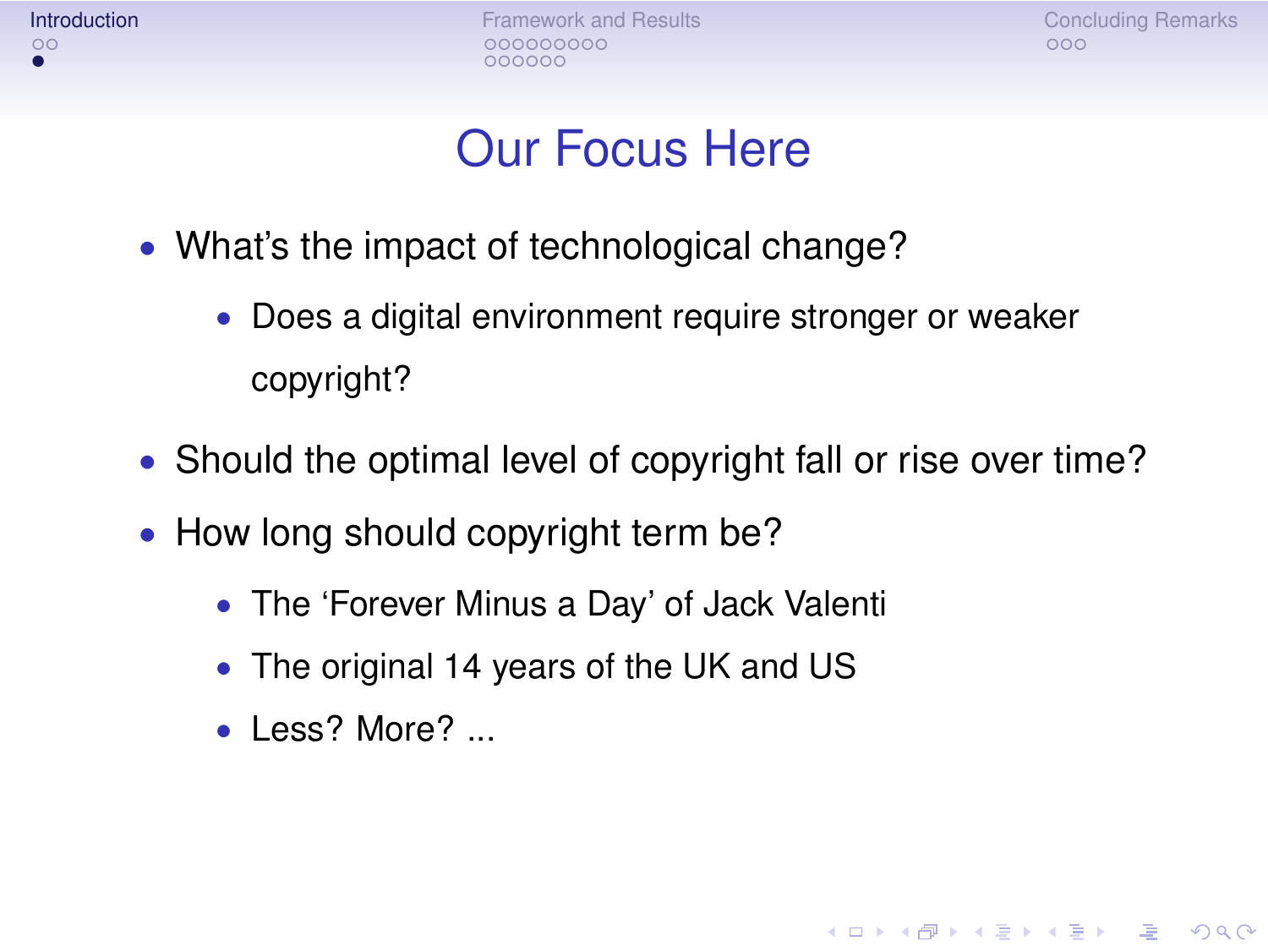[Introduction](#page-1-0) [Framework and Results](#page-4-0) [Concluding Remarks](#page-20-0) 000000

イロト (個) (ミ) (ミ) (ミ) ミーの女(や)

## <span id="page-4-0"></span>Framework and Results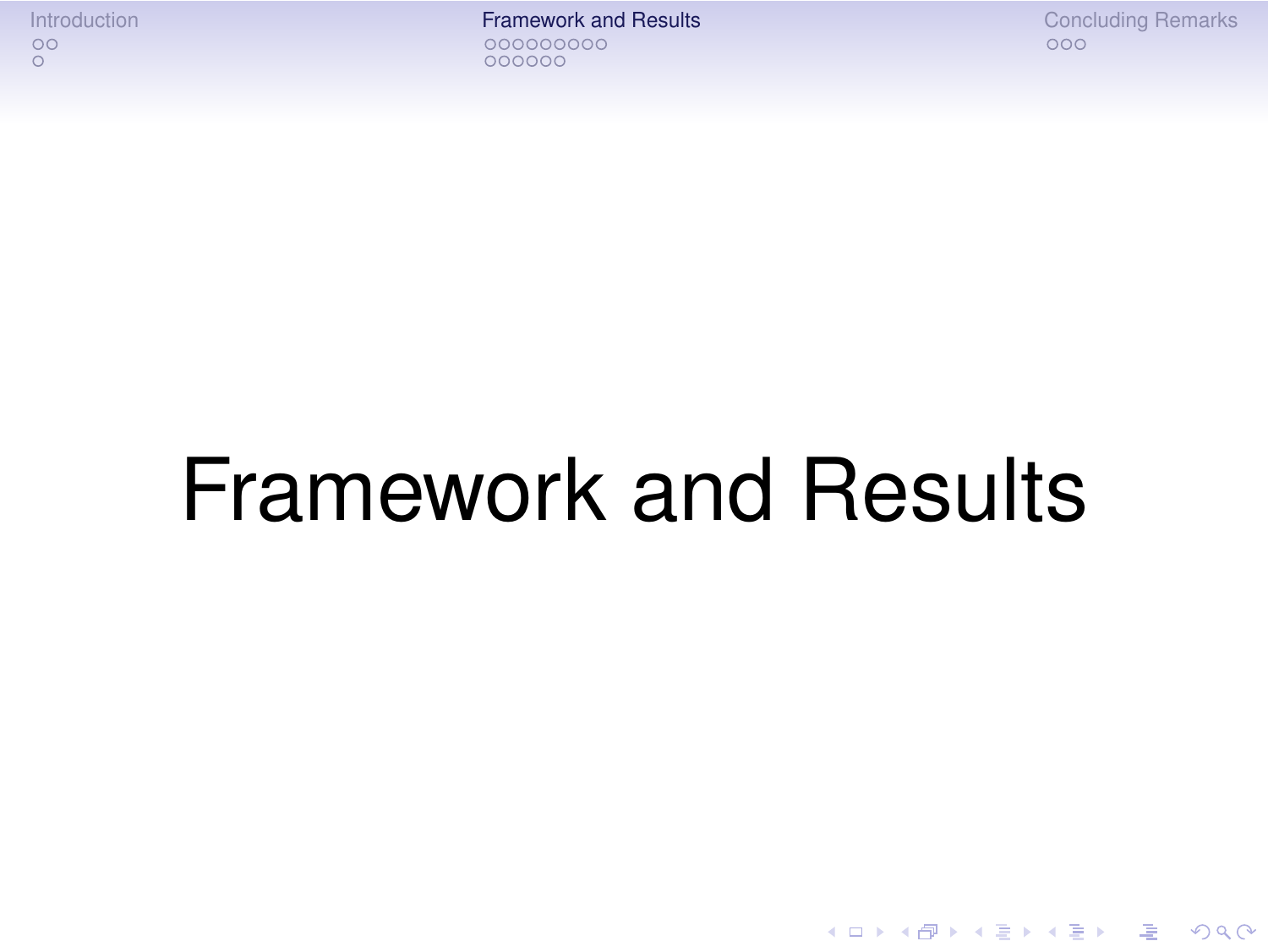[Introduction](#page-1-0) **[Framework and Results](#page-4-0)** [Concluding Remarks](#page-20-0) Concluding Remarks 000000

A DIA K F K E A E A K FH K K H K K K K K

#### Framework

- Copyright level/strength: *S*
	- Breadth (narrowness of exceptions)
	- Length
	- Enforcement
- Number of Works: *N*
	- Function of copyright level:  $N = N(S)$
	- Increasing copyright increases works:  $N' = N_S > 0$
	- (At least up to some level)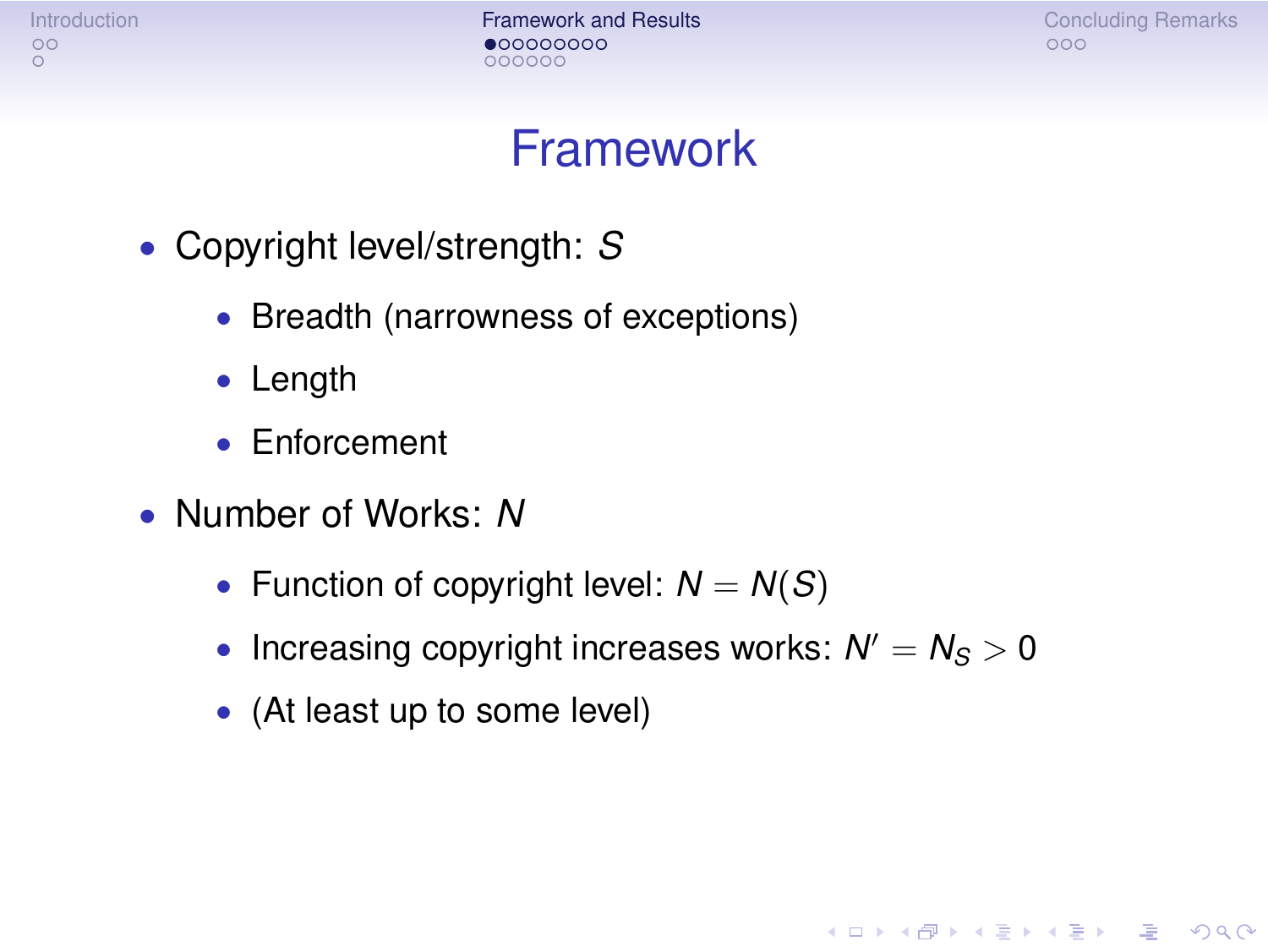[Introduction](#page-1-0) **[Framework and Results](#page-4-0)** [Concluding Remarks](#page-20-0) Concluding Remarks 000000

#### Framework

- Total welfare *W*, a function of *N*, *S*:  $W = W(N, S)$
- *S* affects welfare we get from a given number of works
	- More copyright (*N* constant) reduces welfare:  $W_S < 0$
- $\bullet$   $W'(S)$ : marginal change in welfare with increase in copyright:
	- (+) Extra welfare from new works:  $W_N N_S$
	- (-) Lower welfare from existing works: *W<sup>S</sup>*
- The classic copyright trade-off
- Optimal *S* where  $W'(S) = 0$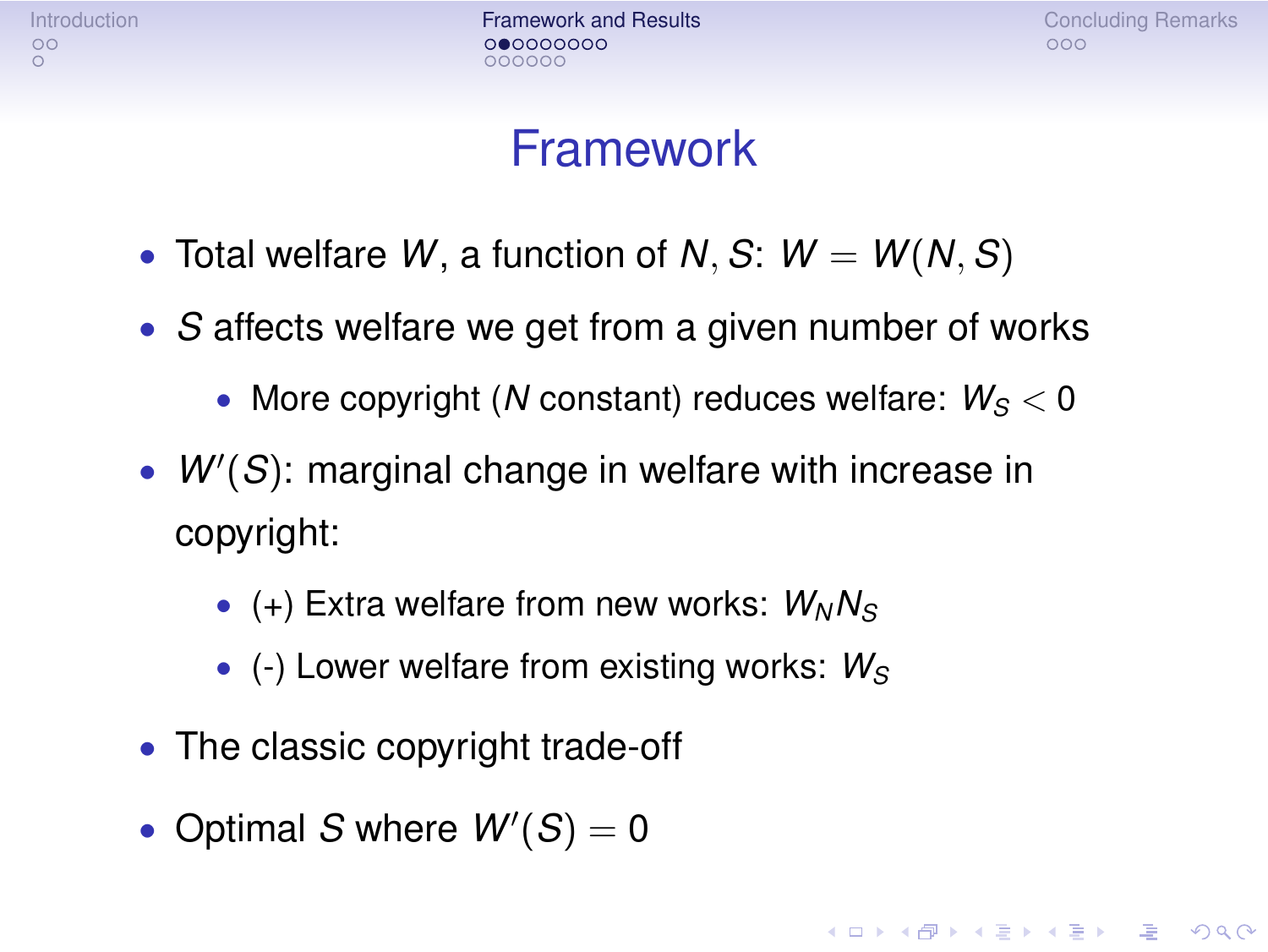[Introduction](#page-1-0) **[Framework and Results](#page-4-0)** [Concluding Remarks](#page-20-0) Concluding Remarks 000000

A DIA K F K E A E A K FH K K H K K K K K

# Technological Change and Costs of Production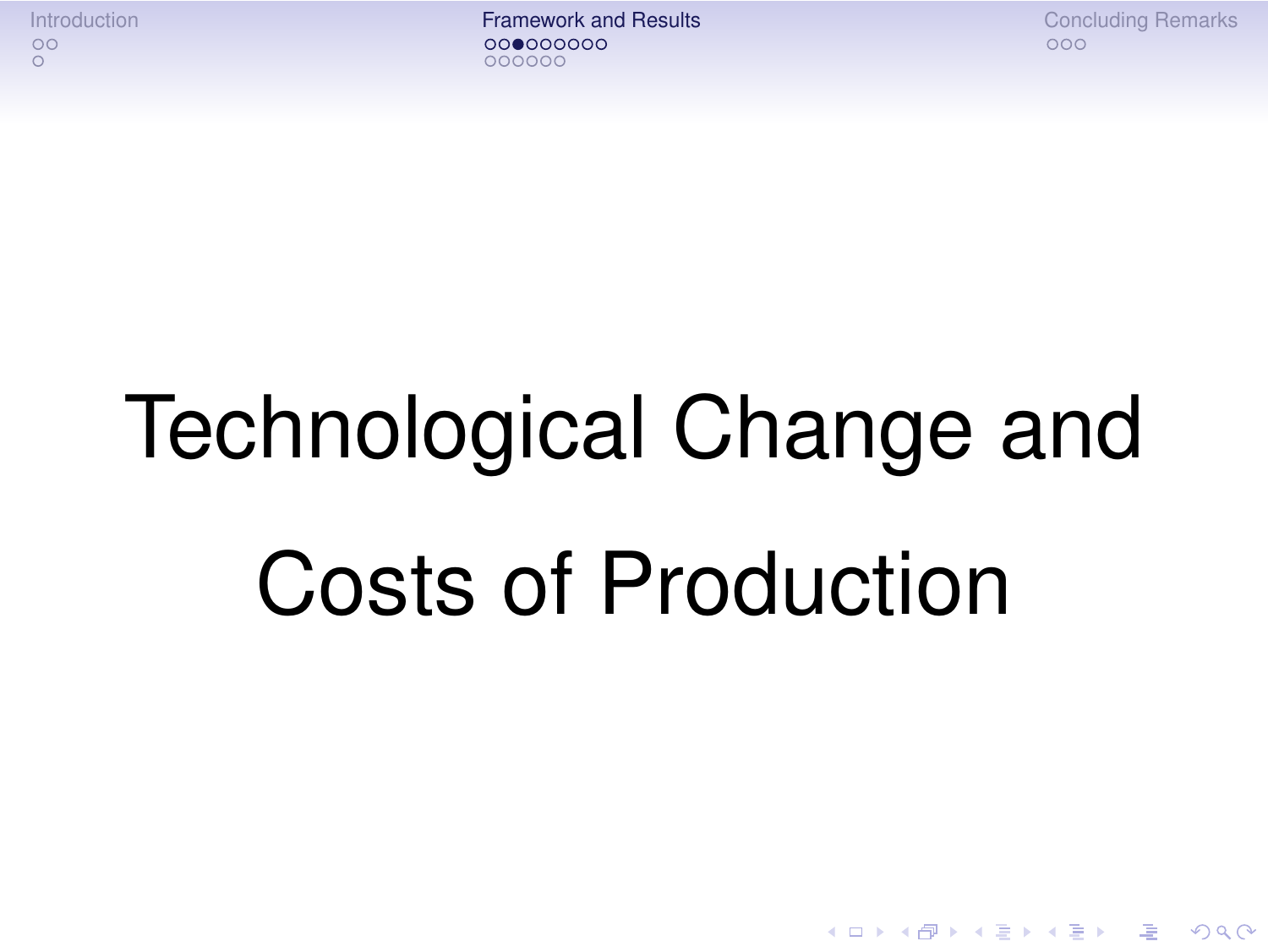[Introduction](#page-1-0) [Framework and Results](#page-4-0) [Concluding Remarks](#page-20-0)000000

Squared Circle/Flickr Collaborative Poster #2: Phyllotaxy

Order this poster at www.krazydad.com/posters

This mosaic was made from 1099 individual photographs of circles. photographed by 265 talented individuals. The mosaic was constructed algorithmically by Jim Bumgardner using images from the Squared Circle photo pool at Flickr, the photo-blogging website.

The photographs are arranged in a fibonacci spiral, a fascinating pattern commonly seen in plants, such as sunflowers and pinecones. You will notice spirals going both clockwise and anti-clockwise. If you count the number of spirals in each direction. the result will be two successive numbers in the fibonacci series.



In this image, new images were added at an angle of about 222.49 degrees. The ratio of the whole circle (360 degrees) to 222.49 is  $1.618 -$  the "golden mean"  $-$  a ratio associated with

**KO K (FIX KE) K E V GA CH**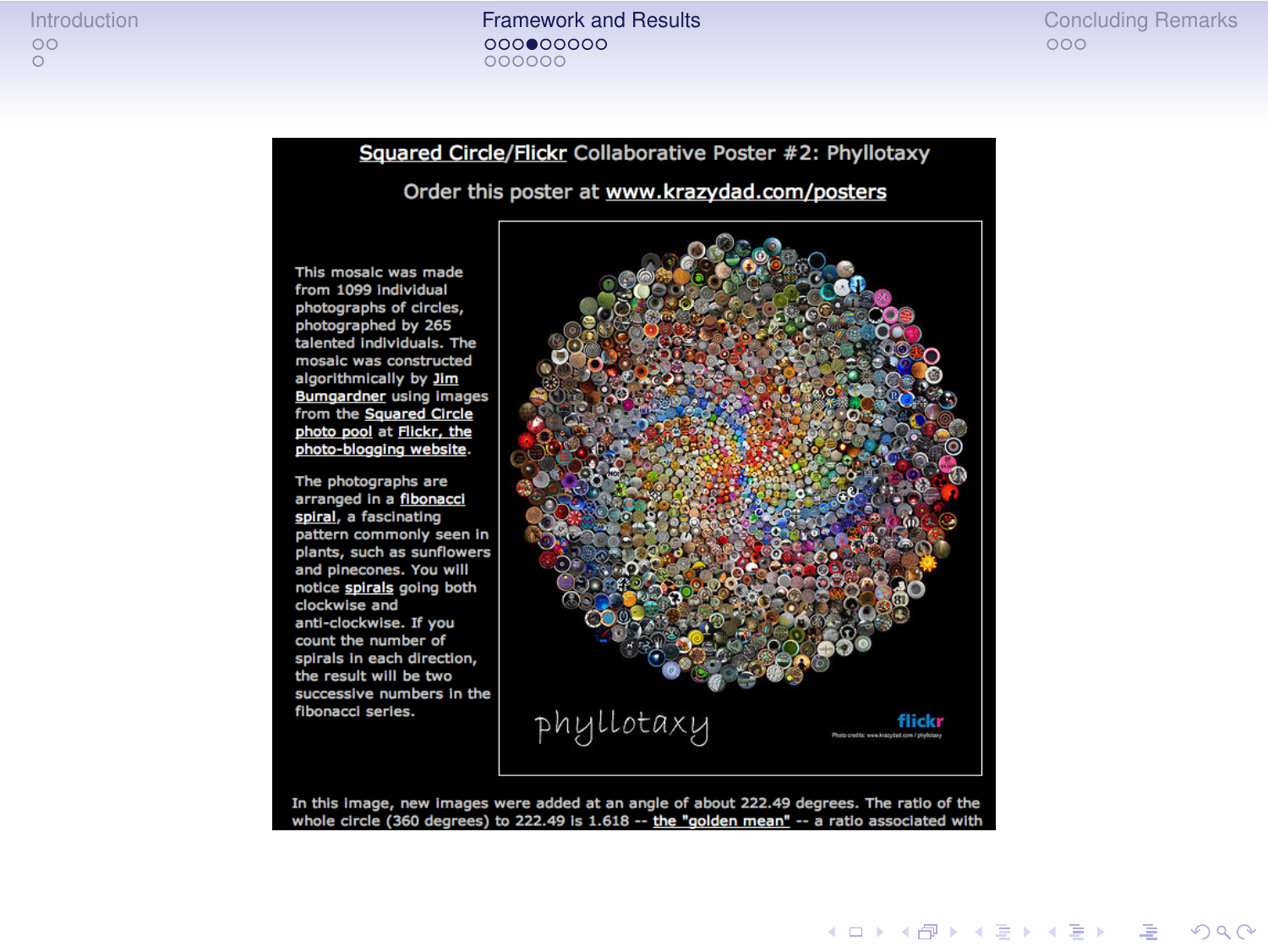[Introduction](#page-1-0) **[Framework and Results](#page-4-0)** [Concluding Remarks](#page-20-0) Concluding Remarks 000000

A DIA K F K E A E A K FH K K H K K K K K

- Introduce 'production' costs
- Number of works produced now:  $N = N(C, U, S)$ 
	- *C*: cost of 'originals' (includes first copy, authorised reproductions and distribution)
	- *U*: cost of 'copies' (unauthorised reproductions)
	- $N_c < 0, N_U > 0$
	- Note: v. general no explicit functional forms needed
- Existing work tends to focus on *U*
- However changes in *C* often as significant as those in *U*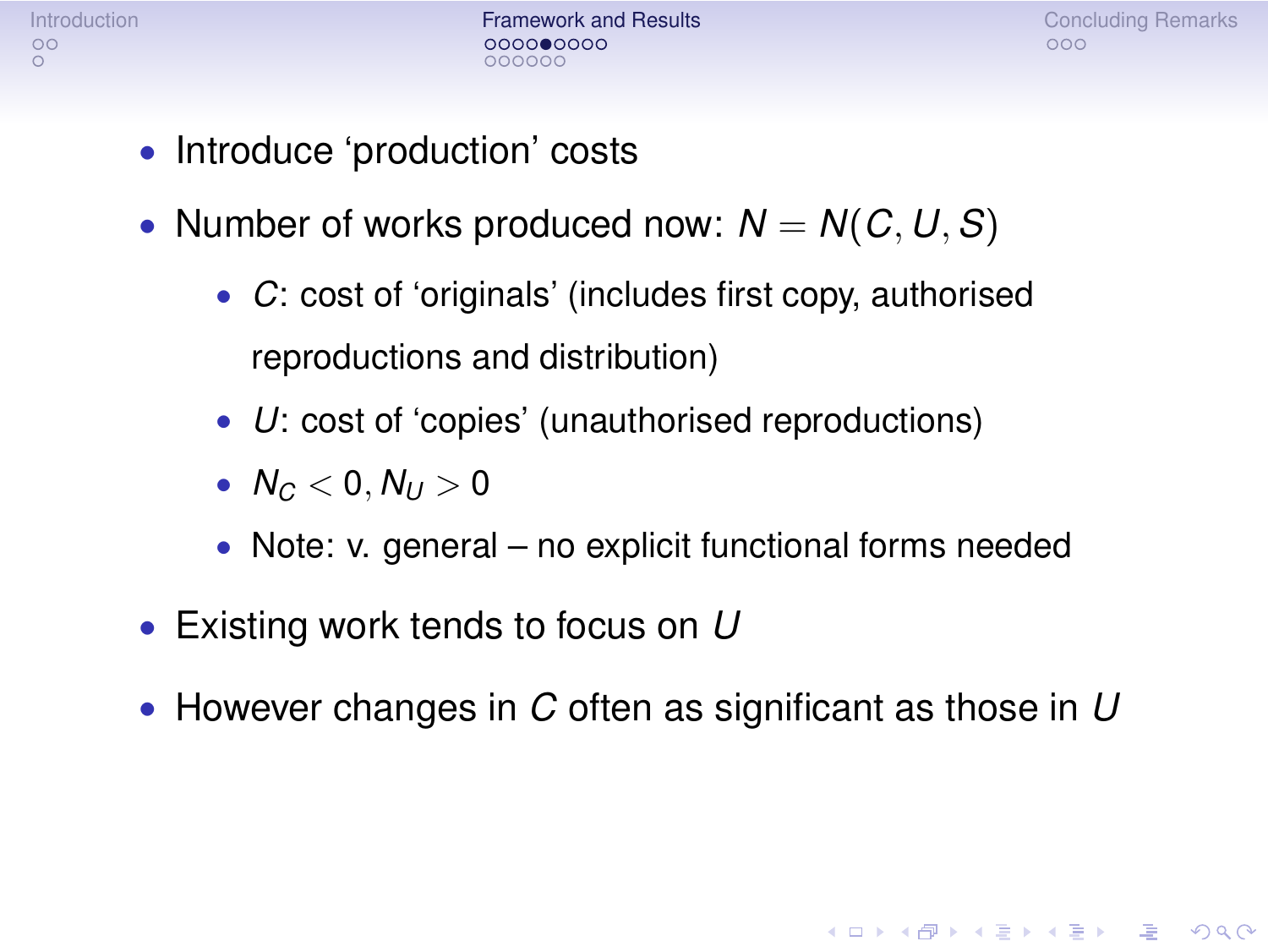[Introduction](#page-1-0) [Framework and Results](#page-4-0) [Concluding Remarks](#page-20-0) 000000

A DIA K F K E A E A K FH K K H K K K K K

### Change in Cost of Originals Only

- First: look at changes in *C* with *U* unchanged
- Basic result (Prop 9): (usually) increase in costs implies increase in copyright level
- Conversely, drop in costs imply reduction in copyright level
- Why?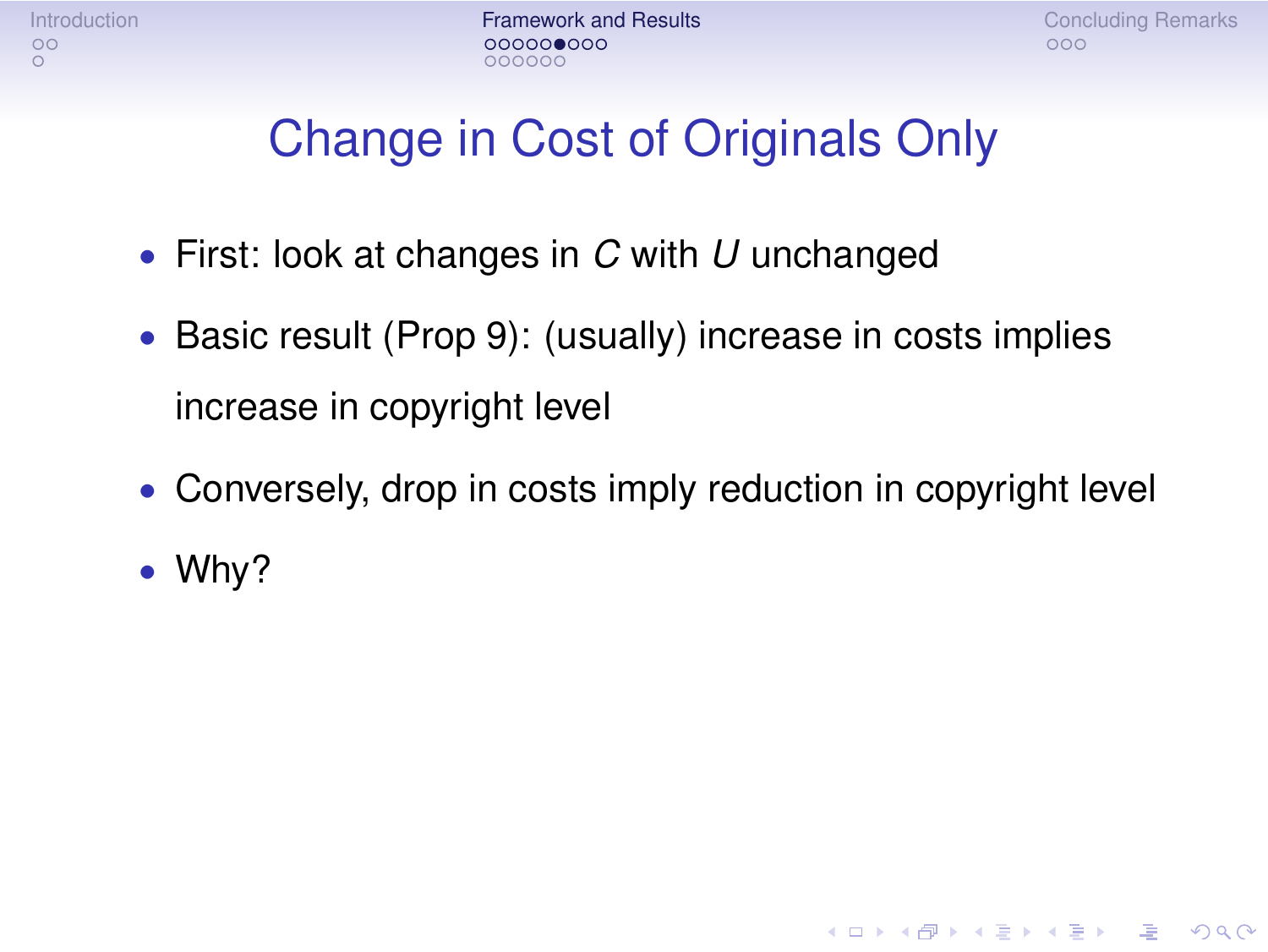[Introduction](#page-1-0) **[Framework and Results](#page-4-0)** [Concluding Remarks](#page-20-0) Concluding Remarks nnnnnr

A DIA K F K E A E A K FH K K H K K K K K

- Increase in production costs results in:
	- Reduction in costs of copyright (d/w losses lower)
	- Fewer works so marginal value of new work rises
- But need to be careful:
	- Increase in costs also reduces welfare value of a new work
- Usually expect first two effects to outweigh last
	- An increase in costs has more (relative) impact on production than on welfare
	- But can construct examples going other way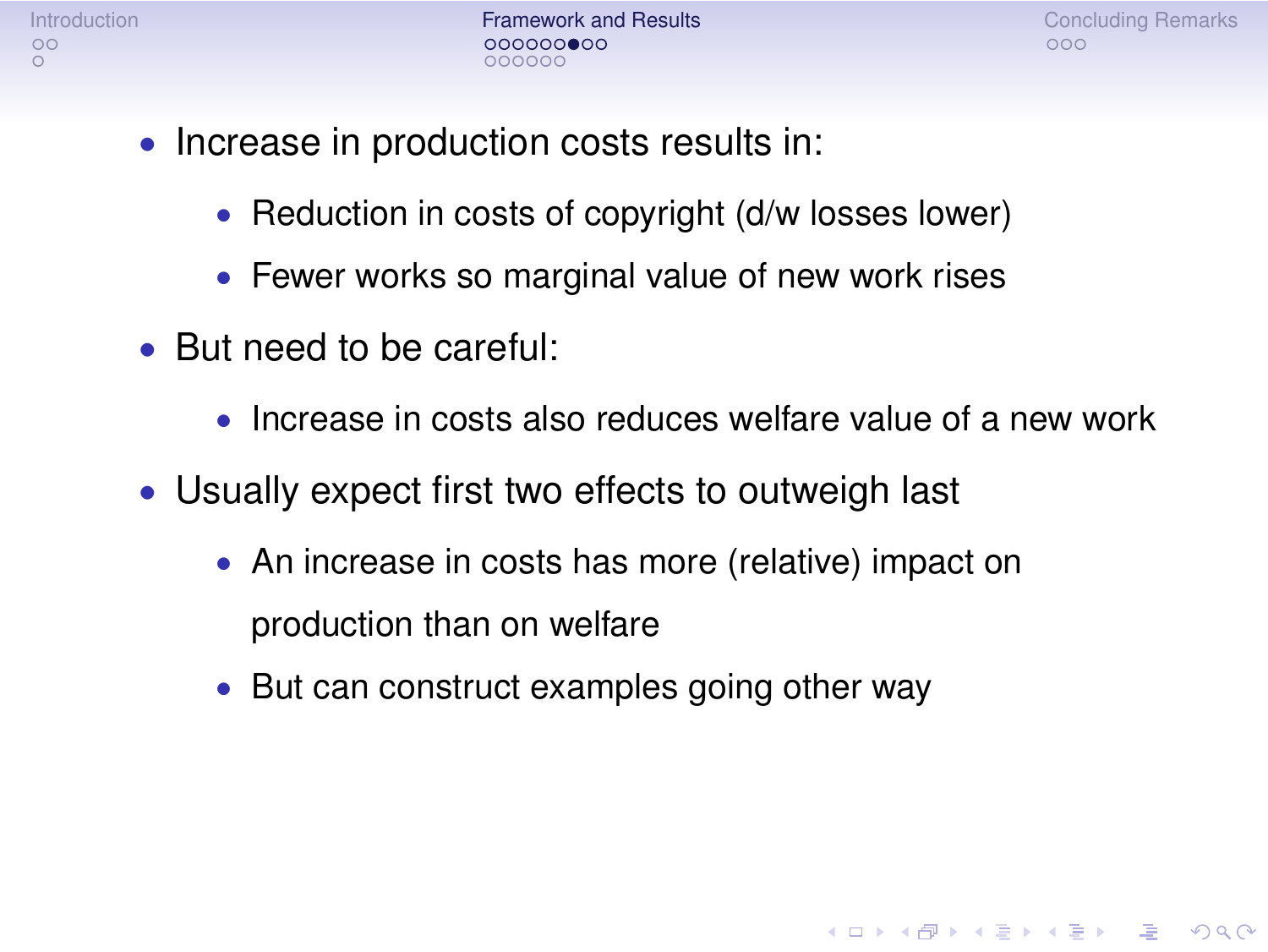[Introduction](#page-1-0) **[Framework and Results](#page-4-0)** [Concluding Remarks](#page-20-0) Concluding Remarks 000000

**KORKA STRAIN STRAIN** 

### Technological Change

- Changes in cost of 'originals' only half the story
- Usually changes in *C* correlated with changes in cost of producing unauthorised copies
- 'Technological Change':  $T, C_T < 0, U_T < 0$
- Does technological change imply increase or decrease in copyright level?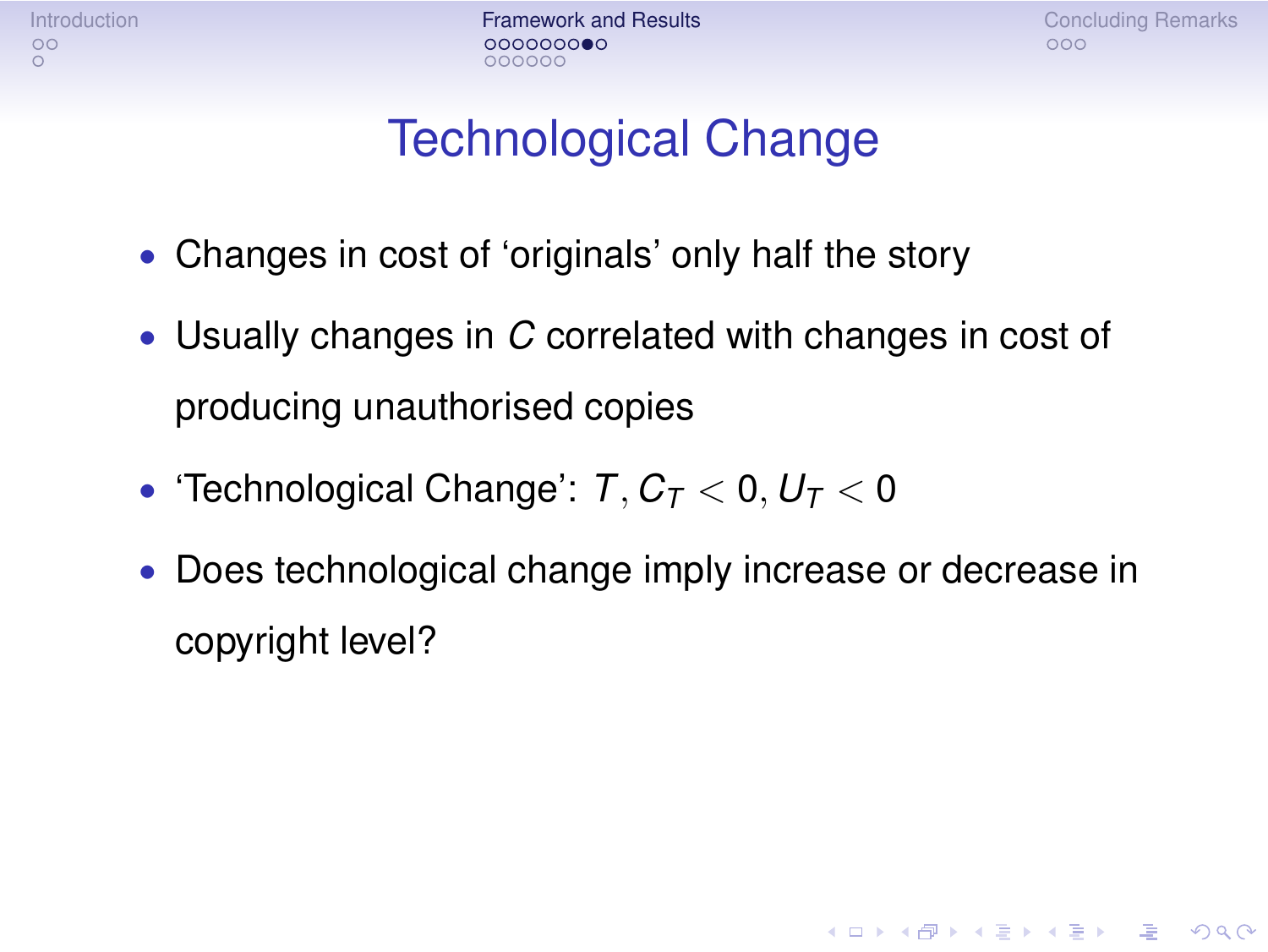[Introduction](#page-1-0) **[Framework and Results](#page-4-0)** [Concluding Remarks](#page-20-0) Concluding Remarks nnnnnr

**KORKA STRAIN STRAIN** 

### Technological Change (contd)

- More ambiguous as production may go up or down:
	- $\bullet$  (+)  $\top \uparrow \Rightarrow C \models N \uparrow$
	- (-)  $T \uparrow \Rightarrow U \downarrow \Rightarrow N \downarrow$
	- $N_{\tau}$ : ??
- BUT: appears *N* has increased over last 15-20 years
- So may assume:  $N_T > 0$
- Then back to similar situation as with pure changes in *C*
- Prop 10: Technological change which reduces costs implies reduction in level of copyright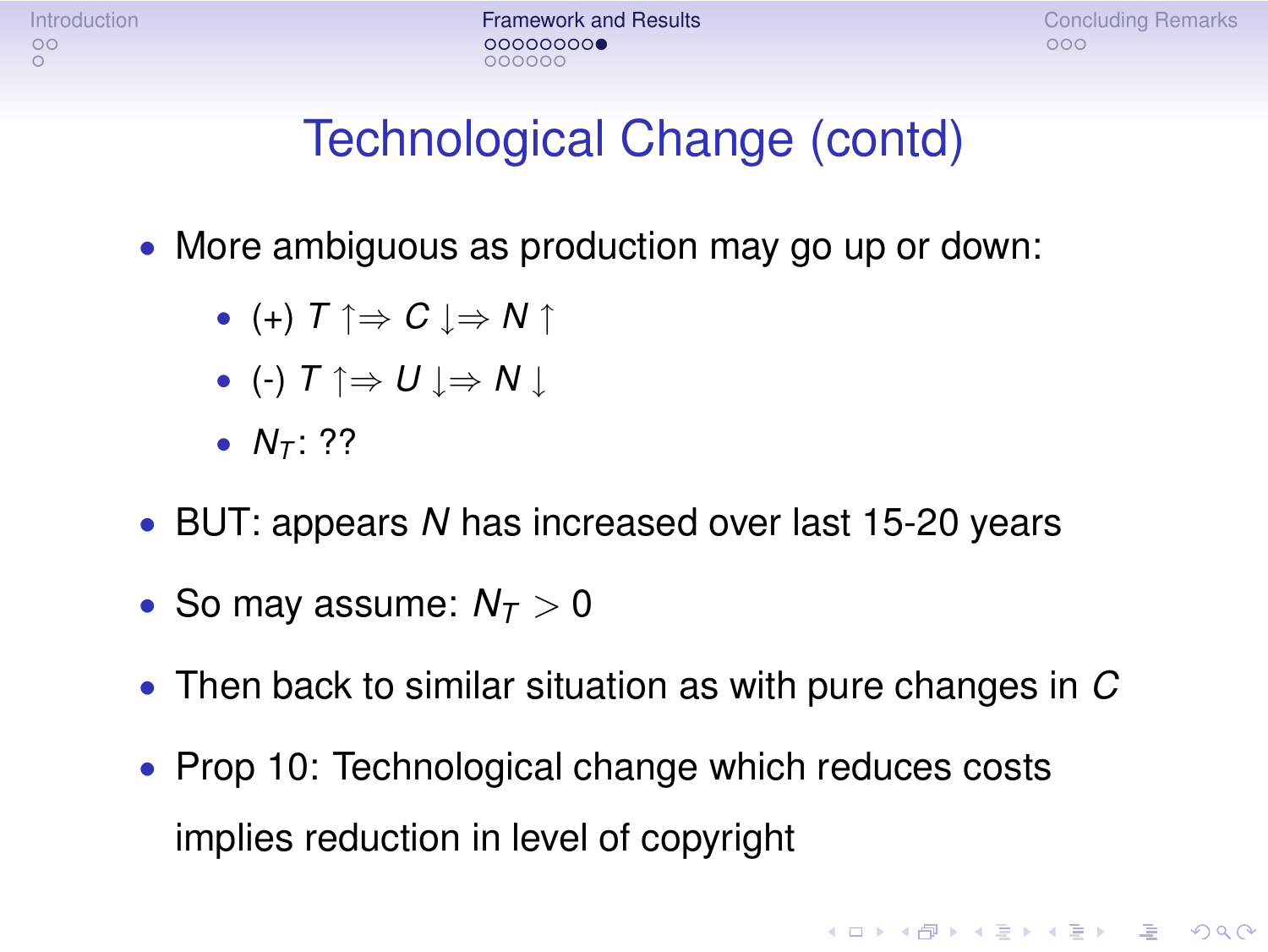[Introduction](#page-1-0) [Framework and Results](#page-4-0) [Concluding Remarks](#page-20-0)  $000000$ 

K ロ ▶ K @ ▶ K 할 X X 할 X | 할 | X 9 Q Q ·

# Copyright Term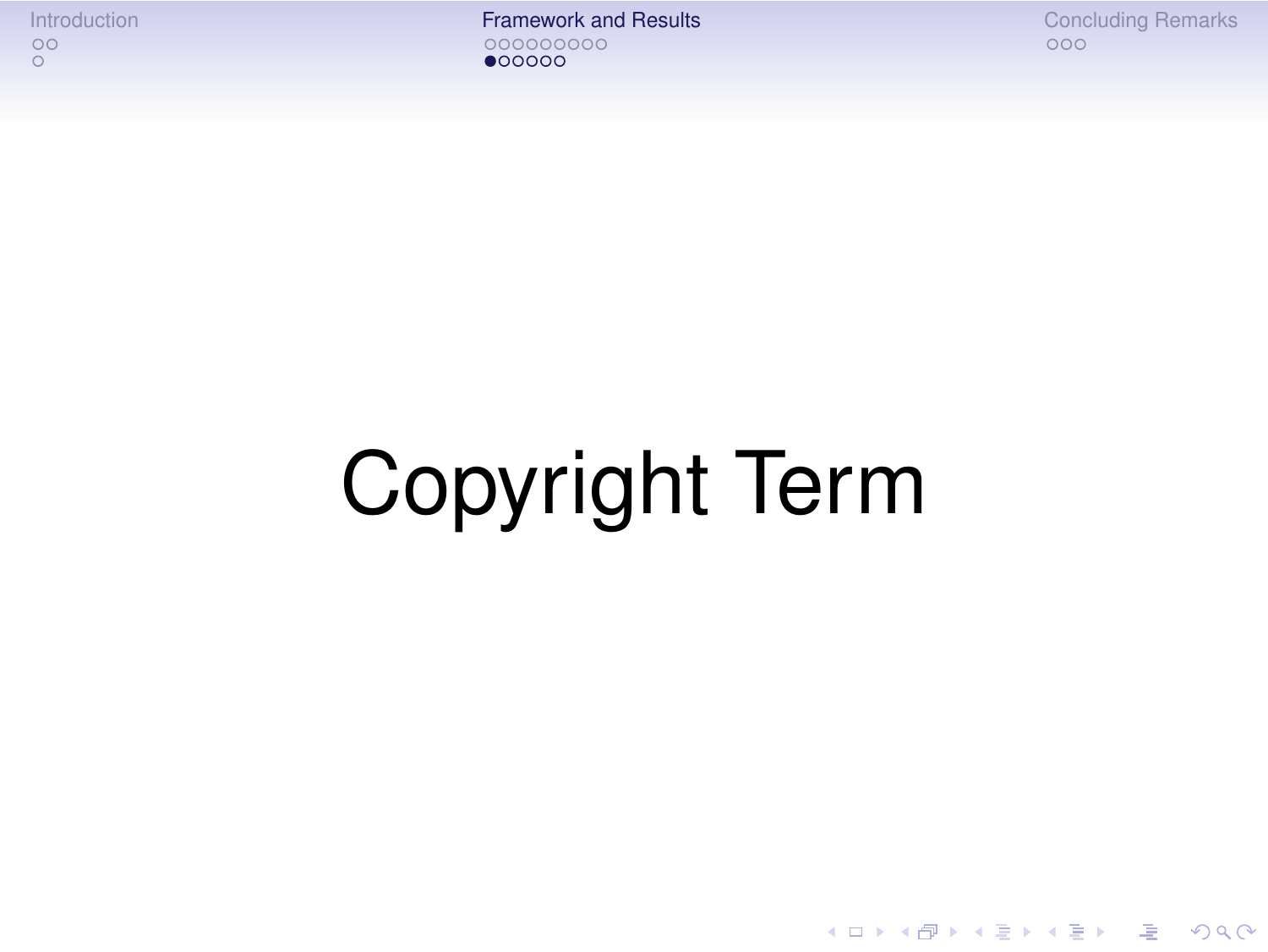[Introduction](#page-1-0) **[Framework and Results](#page-4-0)** [Concluding Remarks](#page-20-0) Concluding Remarks looon 0●0000

**KORKA STRAIN STRAIN** 

### Copyright Term: Theory

- Aim: get a formal expression for marginal welfare in terms of variables we can estimate
- Optimal term *S* given by  $W'(S) = 0$
- Introduce discount factor *d*(*t*) and cultural decay *b*(*t*)
	- Cultural decay governs how demand for a work evolves from release
	- Revenue in year *t* after release =  $b(t)r(0)$
	- PV of that revenue at point of creation =  $d(t)b(t)r(0)$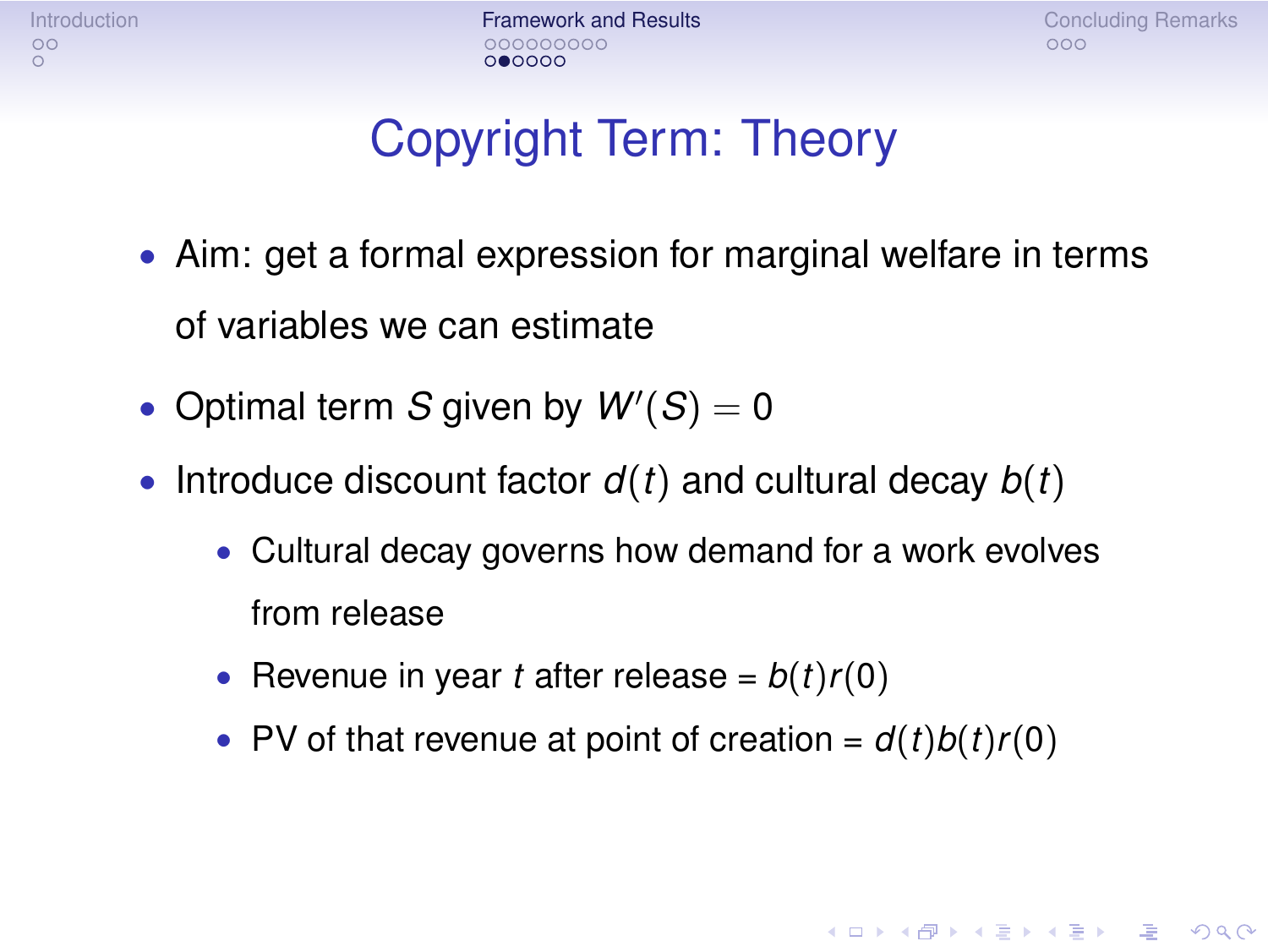[Introduction](#page-1-0) **[Framework and Results](#page-4-0)** [Concluding Remarks](#page-20-0)<br>  $\begin{array}{ccc}\n0 & 0 & 0 \\
0 & 0 & 0 \\
0 & 0 & 0\n\end{array}$ 00000C

### Copyright Term: Theory

- Recall basic trade-off when increasing copyright:
	- $\bullet$  (+) Extra welfare from new works
	- (-) Lower welfare from existing works
- Working through the analysis (details in paper)

• 
$$
W'(S) \propto \underbrace{y(n)s(n)d(S)C_1}_{\text{Extra welfare from new works}} - \underbrace{\overline{z}(n)}_{\text{Extra d/w loss}}
$$

- $\bullet$  *n* = works produced per year
- $y(n)$  = welfare from nth work (marginal welfare per work)
- $\overline{z}(n) =$  Average deadweight-loss on works  $1 \cdots n$
- $s(n)$  = Elasticity of supply wrt revenue when n works
- $C_1 = a$  constant (dependent on  $d, b$  but not *S*)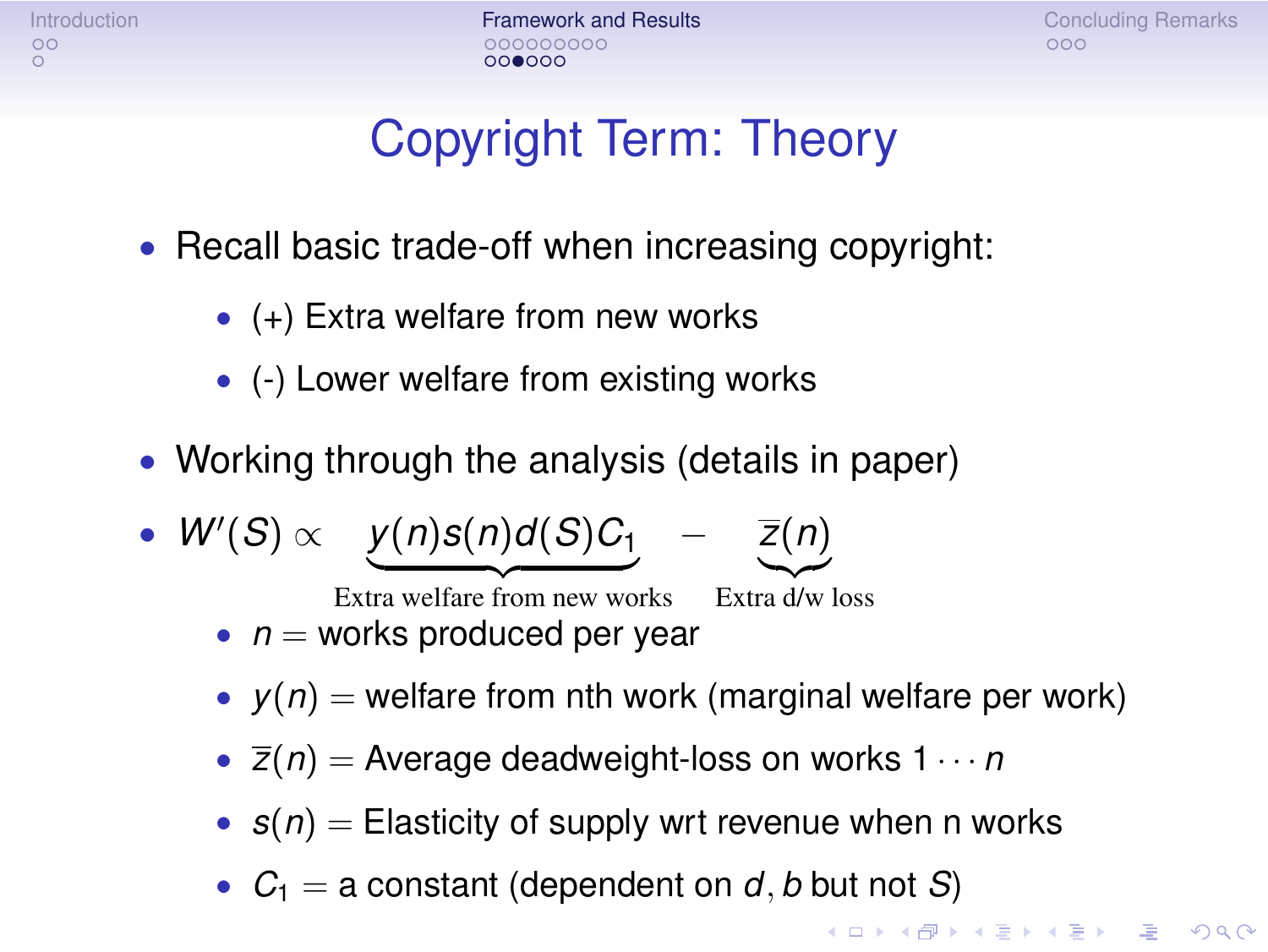[Introduction](#page-1-0) **[Framework and Results](#page-4-0)** [Concluding Remarks](#page-20-0) Concluding Remarks าดดดดด  $000000$ 

### Copyright Term: Empirics

- $\theta(n)$  = Ratio of avg. d/w loss to marginal welfare =  $\frac{\bar{z}(n)}{s(n)v}$ *s*(*n*)*y*(*n*)
- Then optimal term *S* is solution of  $d(S)C_1 = \theta(n)$
- Discount rate: 4-9% with default of 6%
- Cultural decay: 2-9% with default of 5%
	- Source: data from UK recording industry cited by Gowers
	- Source: Nielsen sales data for books in UK
	- More discussion in paper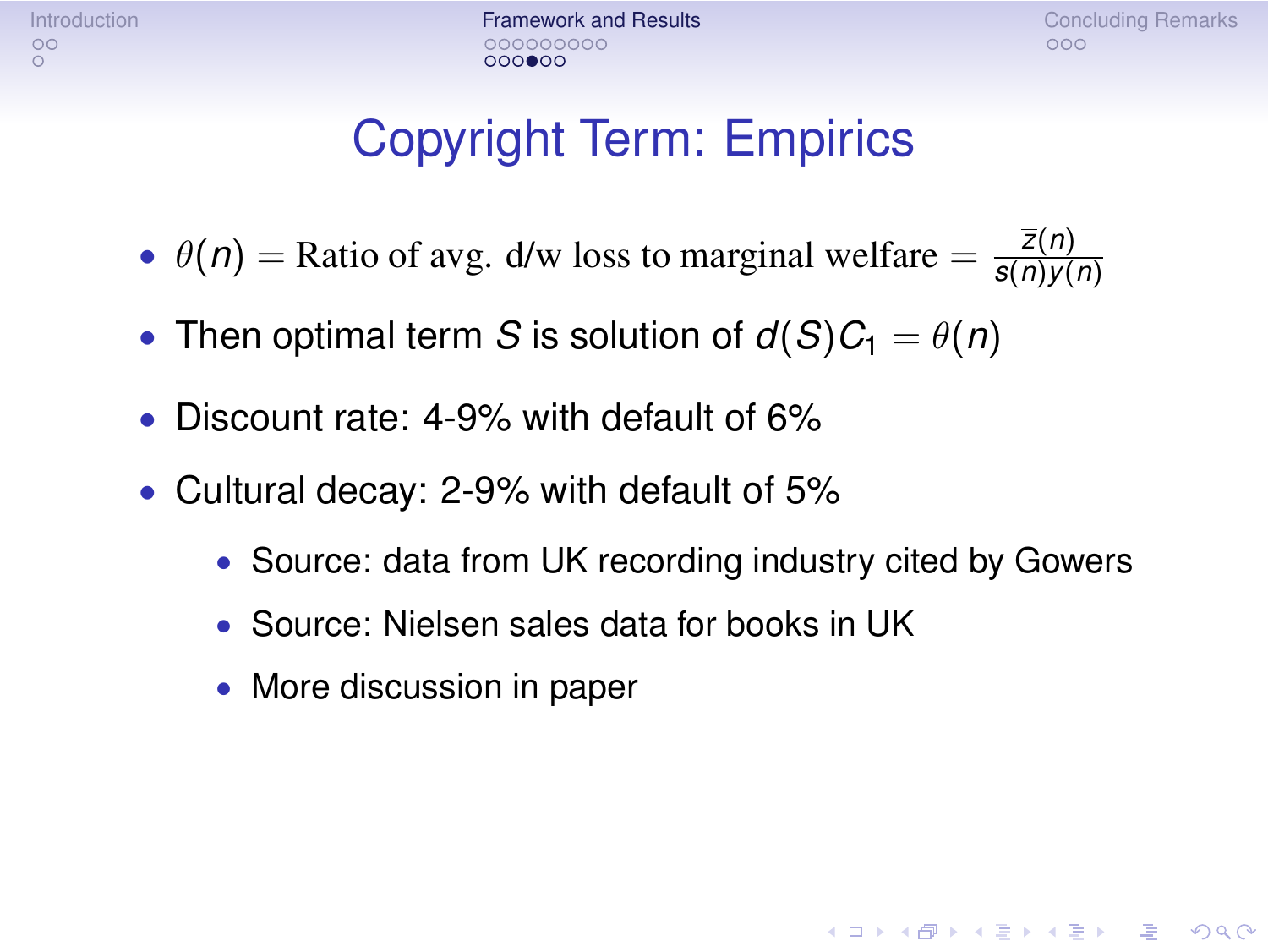[Introduction](#page-1-0) **[Framework and Results](#page-4-0)** [Concluding Remarks](#page-20-0) Concluding Remarks  $0000000$ 

**KORKA STRAIN STRAIN** 

### Copyright Term: Empirics

- $\theta(n)$  usually the problem because demand data is scarce
- Use following strategy:
	- Ratio of d/w loss to welfare under copyright *on a given work* is constant  $=\alpha$ 
		- Literature:  $\alpha \in [0.05, 0.2]$  (use 0.12)
	- Assume welfare distbn over works follows sales distbn
	- Existing literature suggest sales distbn for copyright goods follows a power law (total sales of top j works  $\propto j^{\gamma}$ )
		- Literature:  $\gamma \in [0.048, 0.166]$  (best est. 0.129)

• 
$$
\Rightarrow \theta(n)
$$
 is scale-free  $=$   $\frac{\alpha}{\gamma}$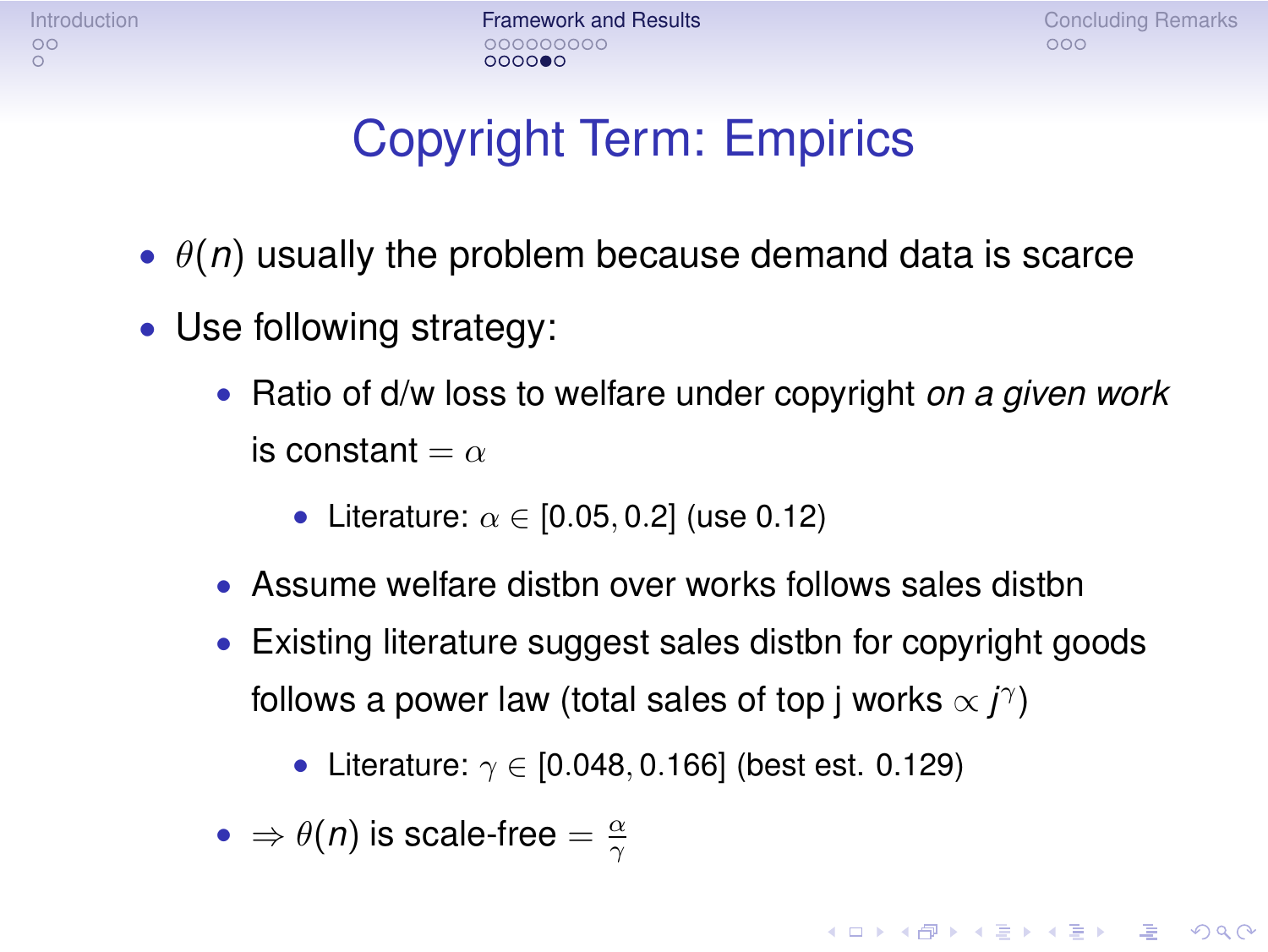[Introduction](#page-1-0) [Framework and Results](#page-4-0) [Concluding Remarks](#page-20-0)  $00000$ 

**KORKA STRAIN STRAIN** 

### Copyright Term: Empirics

- Solve for optimal term *S* using  $d(S)C_1 = \theta \Rightarrow$
- **Optimal Term of just over 14 years**
- Check robustness to varying parameter values

| Cultural Decay Rate (%) | Discount Rate (%) | $\alpha$ | <b>Optimal Term</b> |
|-------------------------|-------------------|----------|---------------------|
|                         |                   | 0.05     | 51.51               |
| 3.5                     | 5                 | 0.07     | 30.13               |
|                         | 6                 | 0.1      | 17.36               |
| 6.5                     |                   | 0.15     | 8.06                |
|                         | 8                 | 0.2      | 2.82                |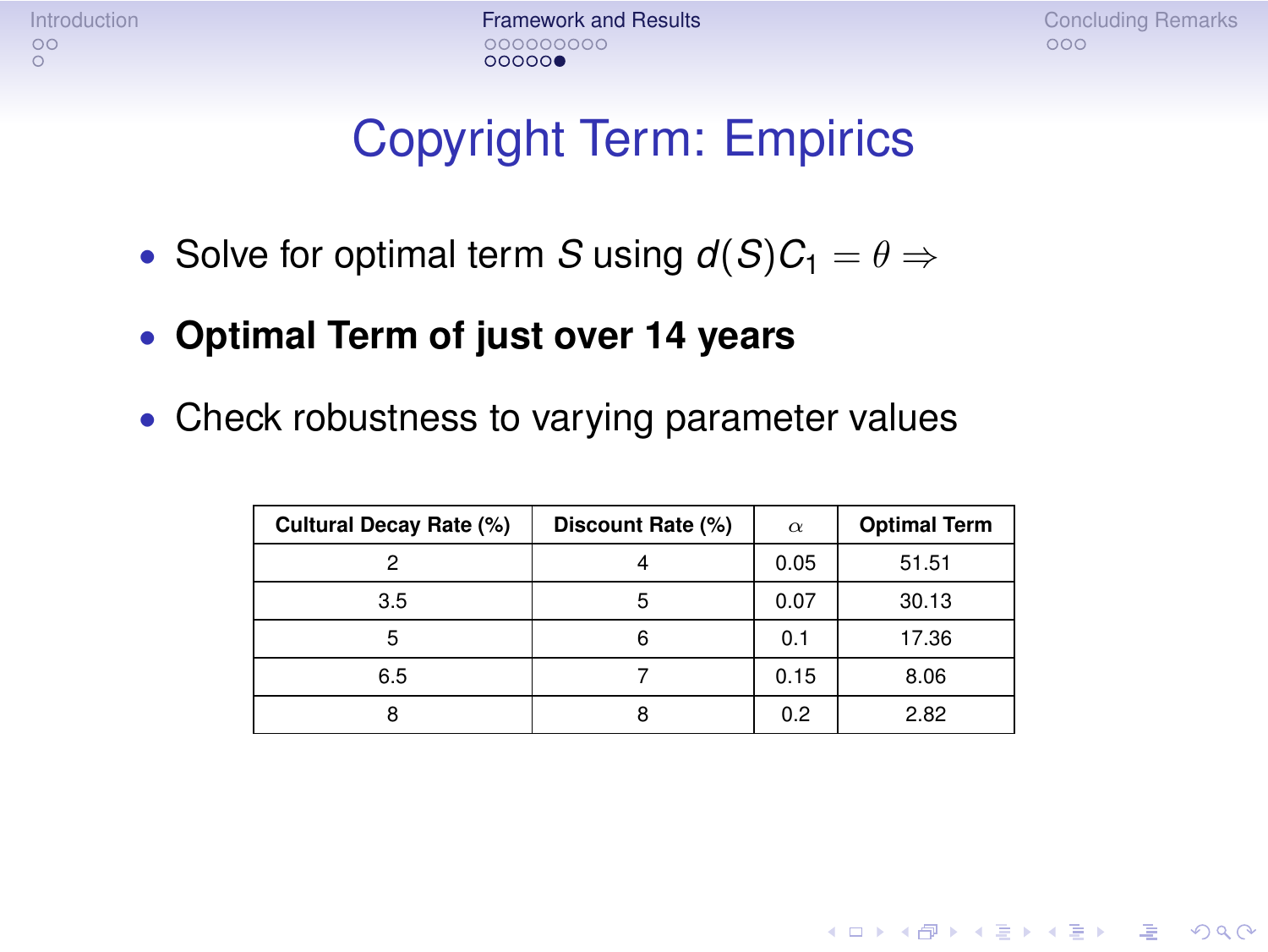[Introduction](#page-1-0) **[Framework and Results](#page-4-0)** [Concluding Remarks](#page-20-0) Concluding Remarks Concluding Remarks Concluding Remarks 000000

K ロ ▶ K @ ▶ K 할 > K 할 > 1 할 > 1 이익어

## <span id="page-20-0"></span>Concluding Remarks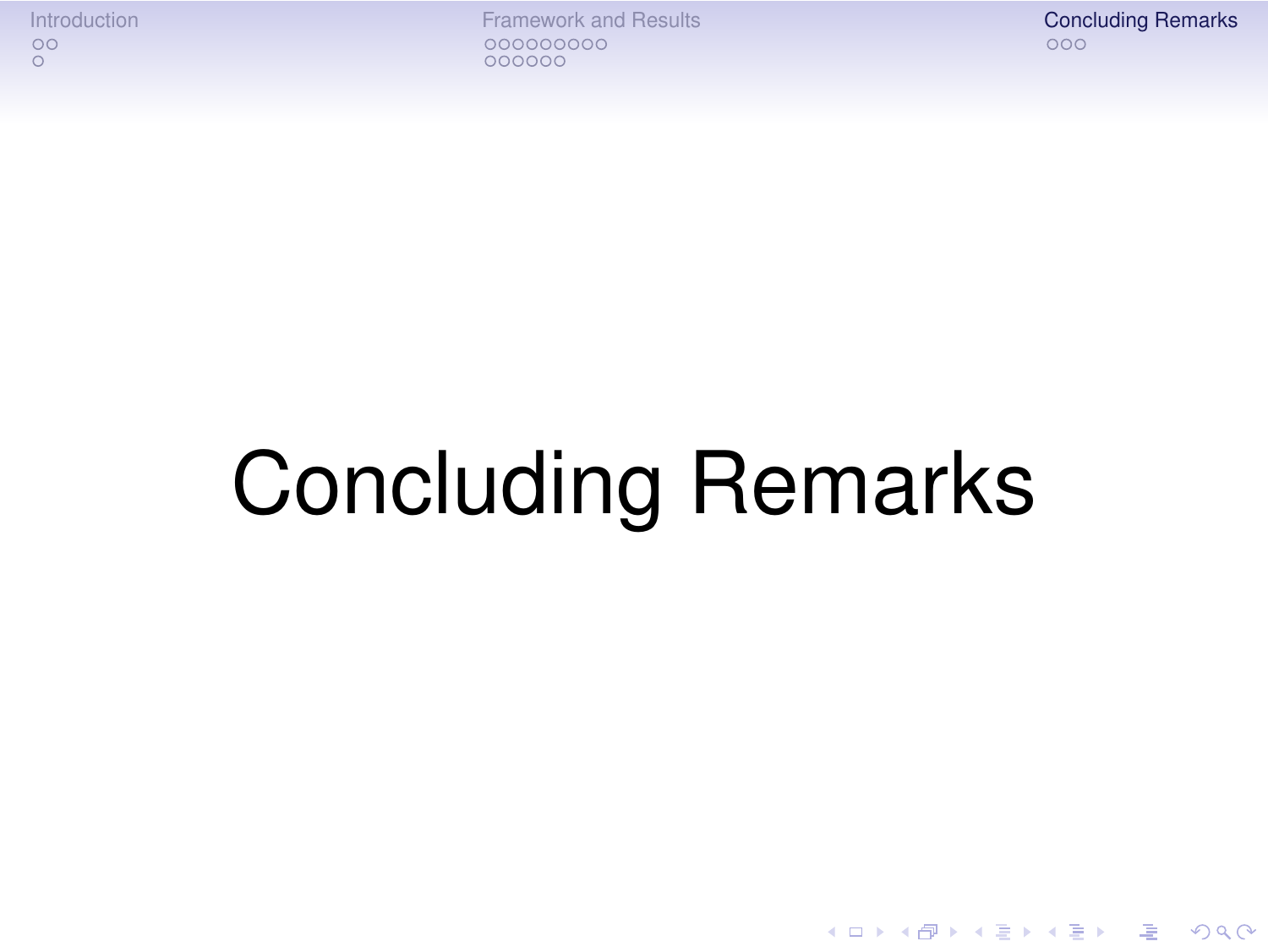[Introduction](#page-1-0) **[Framework and Results](#page-4-0) [Concluding Remarks](#page-20-0)** Concluding Remarks Concluding Remarks 000000

**KOD CONTRACT A BOAR CONTRACT** 

### Review of Results

- Simple framework to address optimal copyright questions
- Look at two main applications
- What happens as technological change reduces costs
	- Highlight that tech change affects costs of both 'originals' and 'copies'
	- In general will be ambiguous due to contrary effects from 'originals' and 'copies'
	- However given that output has gone up implies reduction in copyright level more likely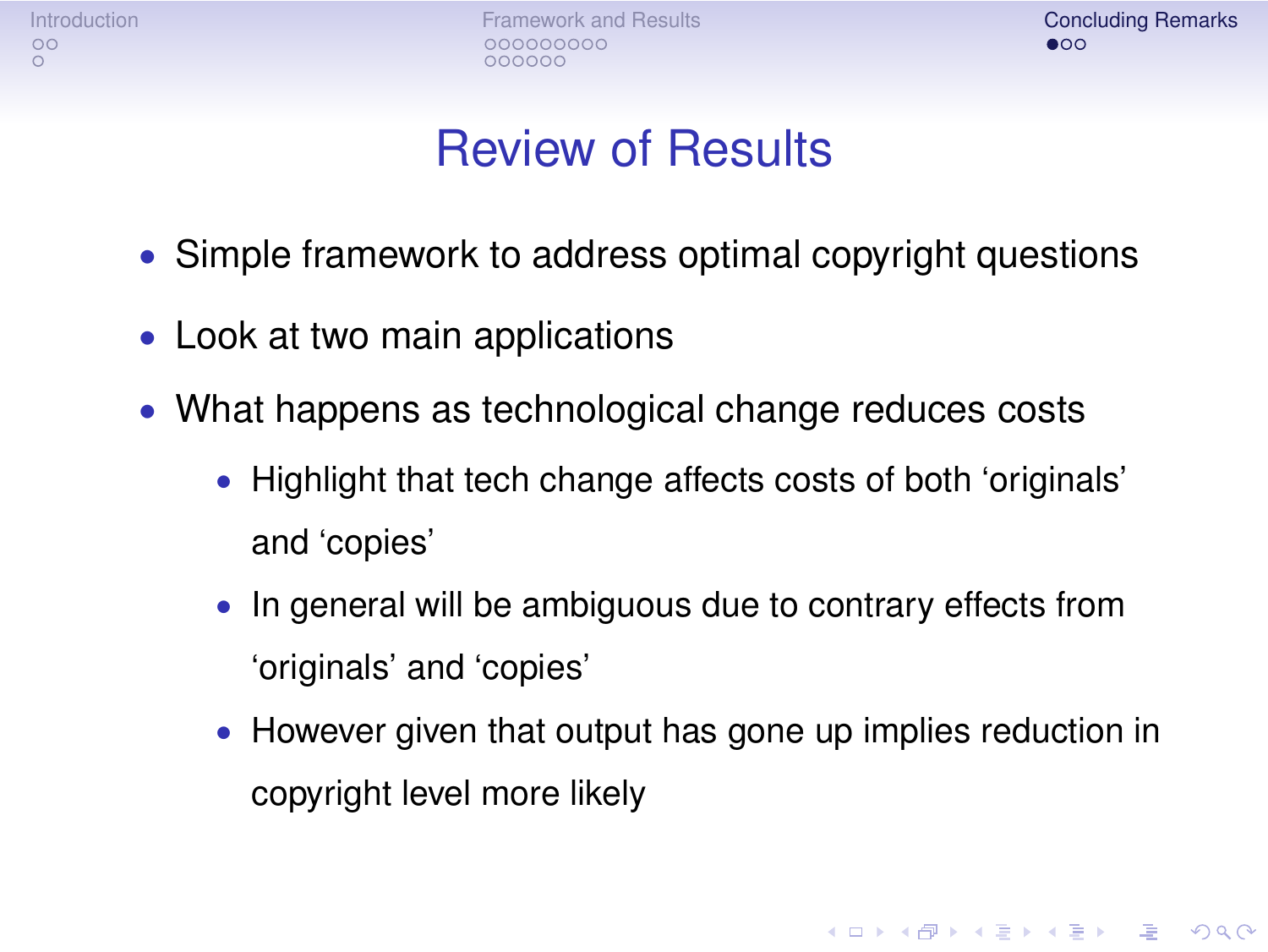**KORKA STRAIN STRAIN** 

### Review of Results (2): Copyright Term

- Simple analytical expression that is empirically estimable
- Using plausible parameters optimal term was 14 years
- Reasonably robust to varying parameters
	- Obviously (optimal) term did vary with input variables
	- But: most potential terms substantially below current levels